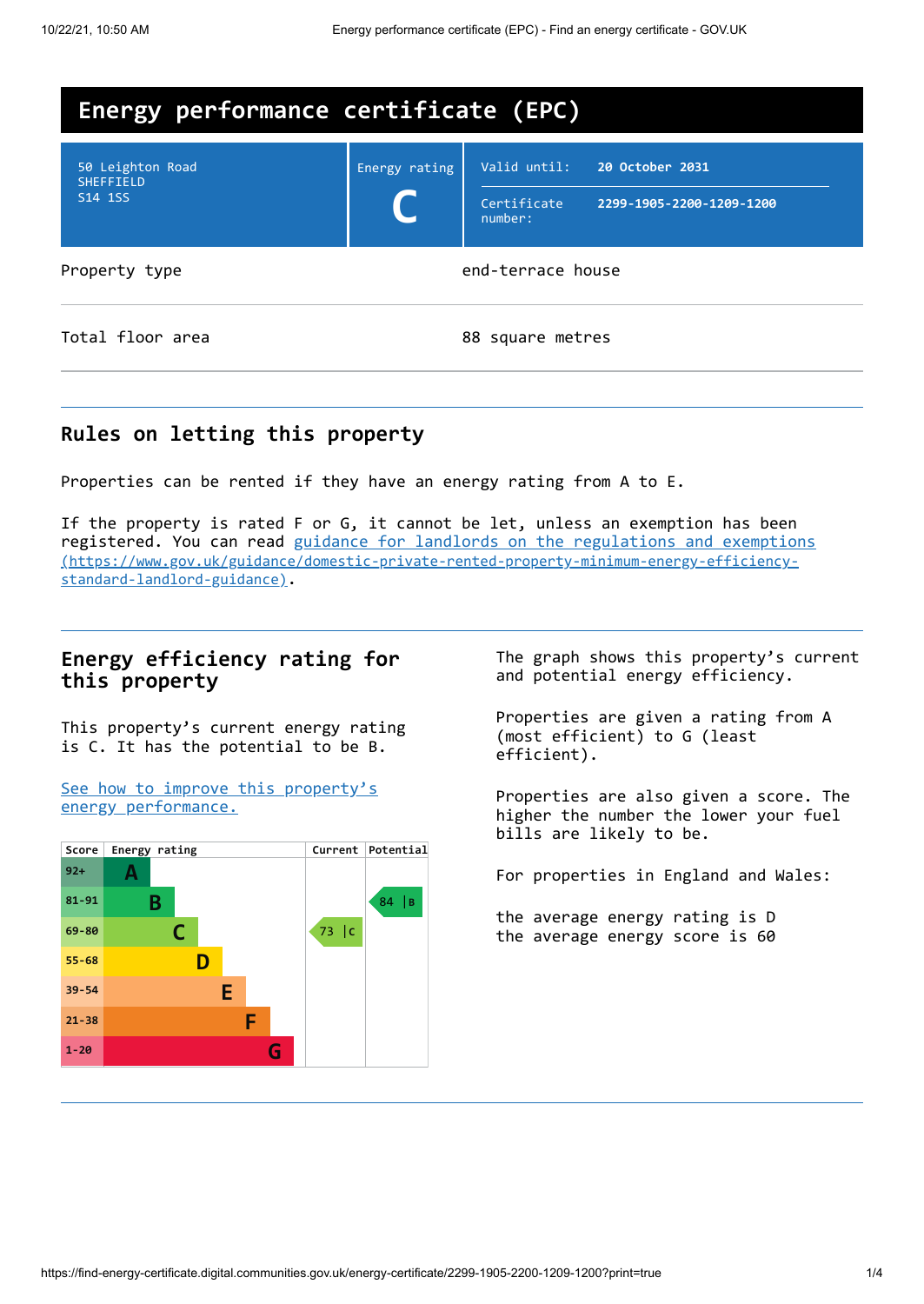# **Breakdown of property's energy performance**

This section shows the energy performance for features of this property. The assessment does not consider the condition of a feature and how well it is working.

Each feature is assessed as one of the following:

- very good (most efficient)
- good
- average
- poor
- very poor (least efficient)

When the description says "assumed", it means that the feature could not be inspected and an assumption has been made based on the property's age and type.

| Feature              | Description                              | Rating    |  |
|----------------------|------------------------------------------|-----------|--|
| Wall                 | Cavity wall, filled cavity               | Average   |  |
| Roof                 | Pitched, 270 mm loft insulation          | Good      |  |
| Window               | Fully double glazed                      | Average   |  |
| Main heating         | Boiler and radiators, mains gas          | Good      |  |
| Main heating control | Programmer, room thermostat and TRVs     | Good      |  |
| Hot water            | From main system                         | Good      |  |
| Lighting             | Low energy lighting in all fixed outlets | Very good |  |
| Floor                | Suspended, insulated                     | N/A       |  |
| Secondary heating    | None                                     | N/A       |  |

#### **Primary energy use**

The primary energy use for this property per year is 192 kilowatt hours per square metre (kWh/m2).

| Environmental impact of this<br>property                                                                                                                                                               |                   | This property's<br>potential<br>production                                                                                                                           | 1.9 tonnes of CO2                                                                |  |
|--------------------------------------------------------------------------------------------------------------------------------------------------------------------------------------------------------|-------------------|----------------------------------------------------------------------------------------------------------------------------------------------------------------------|----------------------------------------------------------------------------------|--|
| One of the biggest contributors to<br>climate change is carbon dioxide (CO2).<br>The energy used for heating, lighting<br>and power in our homes produces over a<br>quarter of the UK's CO2 emissions. |                   | By making the <b>recommended</b> changes, you<br>could reduce this property's CO2<br>emissions by 1.1 tonnes per year. This<br>will help to protect the environment. |                                                                                  |  |
| An average<br>household produces                                                                                                                                                                       | 6 tonnes of CO2   |                                                                                                                                                                      | Environmental impact ratings are based<br>on assumptions about average occupancy |  |
| This property<br>produces                                                                                                                                                                              | 3.0 tonnes of CO2 | and energy use. They may not reflect<br>how energy is consumed by the people<br>living at the property.                                                              |                                                                                  |  |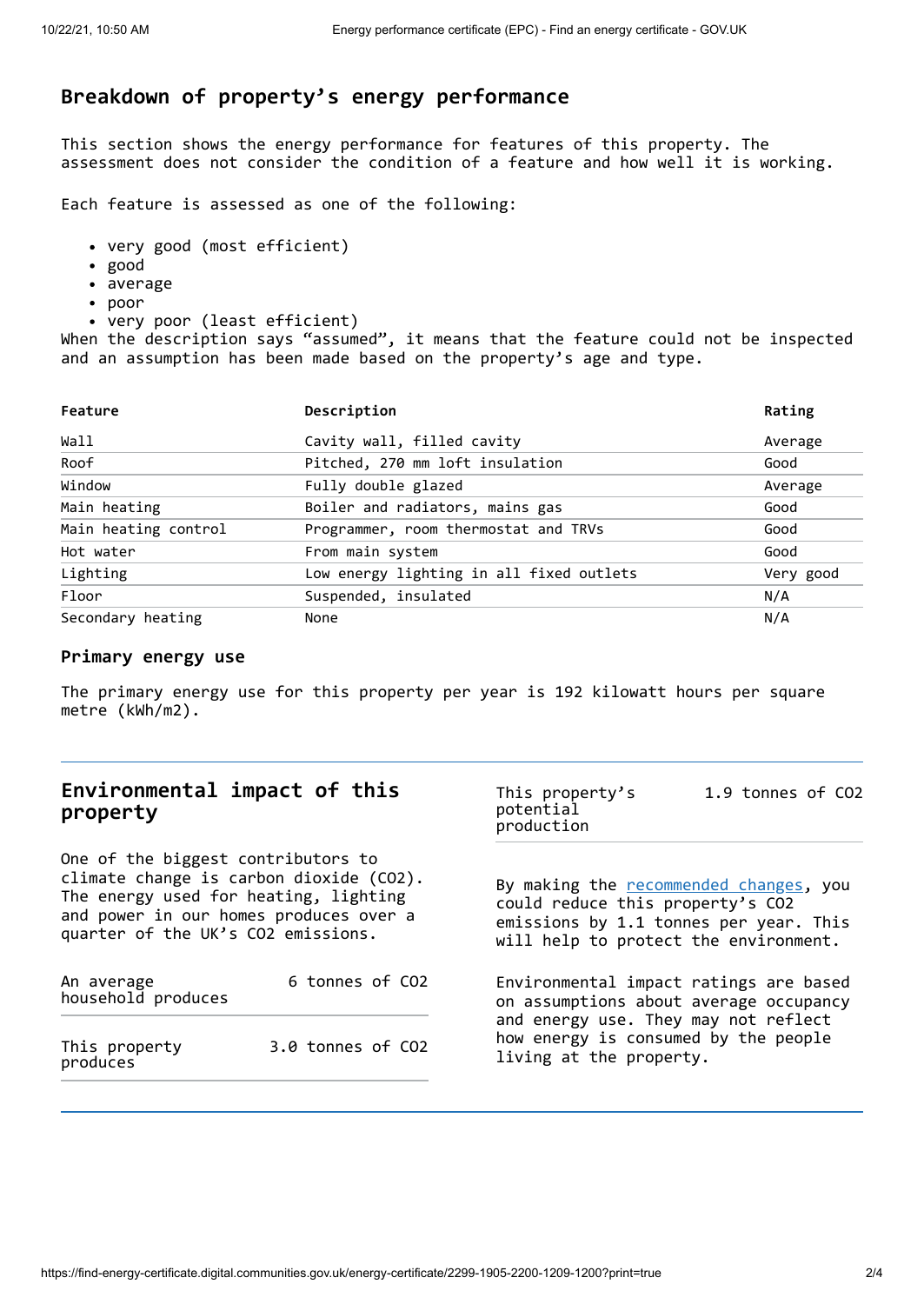## <span id="page-2-0"></span>**How to improve this property's energy performance**

Making any of the recommended changes will improve this property's energy efficiency.

If you make all of the recommended changes, this will improve the property's energy rating and score from C (73) to B (84).

| Recommendation               | Typical installation cost | Typical yearly saving |
|------------------------------|---------------------------|-----------------------|
| 1. Solar water heating       | £4,000 - £6,000           | £38                   |
| 2. Solar photovoltaic panels | £3,500 - £5,500           | £315                  |

### **Paying for energy improvements**

Find energy grants and ways to save energy in your home. [\(https://www.gov.uk/improve](https://www.gov.uk/improve-energy-efficiency)energy-efficiency)

### **Estimated energy use and potential savings**

| Estimated yearly<br>energy cost for<br>this property | £662 |
|------------------------------------------------------|------|
| Potential saving                                     | £37  |

The estimated cost shows how much the average household would spend in this property for heating, lighting and hot water. It is not based on how energy is used by the people living at the property.

The estimated saving is based on making all of the [recommendations](#page-2-0) in how to improve this property's energy performance.

For advice on how to reduce your energy bills visit Simple Energy Advice [\(https://www.simpleenergyadvice.org.uk/\)](https://www.simpleenergyadvice.org.uk/).

#### **Heating use in this property**

Heating a property usually makes up the majority of energy costs.

#### **Estimated energy used to heat this property**

| Space heating |  | 8423 kWh per year |
|---------------|--|-------------------|
| Water heating |  | 2712 kWh per year |

### **Potential energy savings by installing insulation**

The assessor did not find any opportunities to save energy by installing insulation in this property.

You might be able to receive Renewable Heat Incentive payments [\(https://www.gov.uk/domestic-renewable](https://www.gov.uk/domestic-renewable-heat-incentive)heat-incentive). This will help to reduce carbon emissions by replacing your existing heating system with one that generates renewable heat. The estimated energy required for space and water heating will form the basis of the payments.